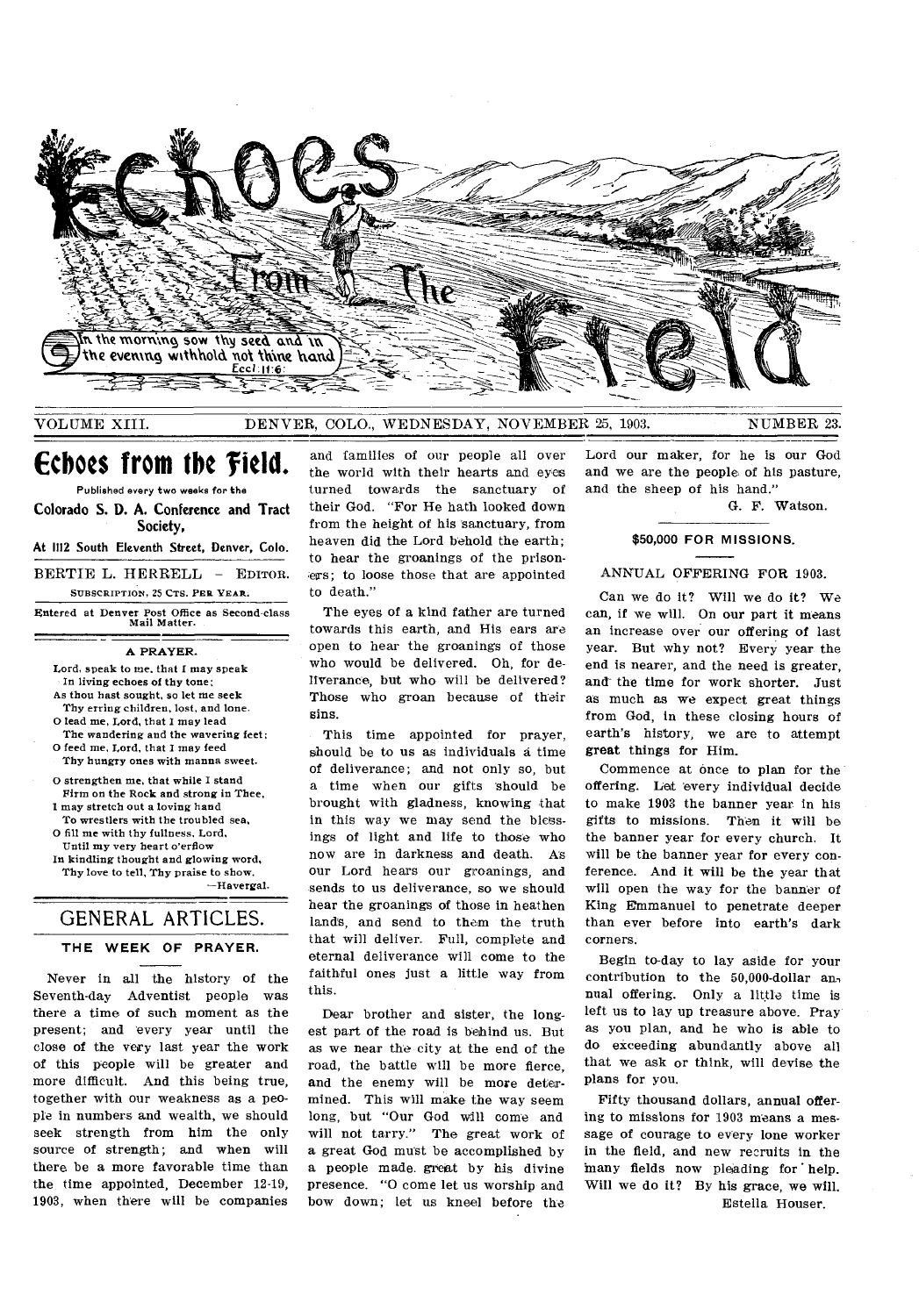## FIELD REPORTS.

#### **FORT COLLINS.**

Sabbath, November 21, was a good day for the church here. Three precious souls were buried with their Lord in baptism, thus covenanting with God their creator, that henceforth he should be their God, and they would harken to the voice of His word. I praise the Lord for His rememberance of us according to His tender mercies.

W. Ziegler.

#### **IN THE FIELD.**

We are of good courage in the canvassing work, and feel more and more the solemn responsibility that rests upon us as we go from house to house with the books that contain the precious truth. One thought impresses itself upon us and fills us with a sense of our responsibility; "will this be the only chance they will have of having the truth presented to them?" We have many interesting conversations with different ones, but only a few seem willing to take the Bible and the truths it teaches. Some hearts seem touched with the love of God, and the claims of His word, so we are encouraged to still work and sacrifice if necessary that this truth may be carried to every one. As a soldier in the civil war, we never turned our back, so now we feel like going forward to victory. Pray for us in this work.

> W. H. Brown. L. M. Roberts.

#### **GLENWOOD SPRINGS.**

The work here is moving along nicely. The carpenter work on our new church building is all done. The painting is yet to be done. At this time we have no money on hand for the paint or for the necessary furnishings for the building. We are waiting till we secure the money for these things, rather than go in debt. We have instituted a plan by which we hope to secure the necessary funds. You will find the same described elsewhere in this paper. We wish to thank our friends throughout the conference for their donations, and incidentally to remind those who have not helped, that there is still opportunity to do so.

We held the missionary convention

here according to the program, with much interest, and laid plans for the future which we believe will result in winning souls. Pray for the work here. L. A. Spring.

#### **ROCKY FORD.**

On Sabbath, November 7, a church of sixteen members was organized at this place. Arrangements had been made to organize on the precious Sabbath, but on account of a severe storm and bad condition of the roads, it was thought best to postpone it for a week.

We had expected Dr. Hills for the occasion, but on account of pressing business matters in Aspen, he could not be present. Brother Wilson came down from Pueblo and attended to all the necessary business.

It was a day of rejoicing to the believers in Rocky Ford, and also we believe to the angels in heaven, for three dear souls, all adults, were buried with their Lord in baptism.

Through the kindness of Elder Mills of the Baptist denomination, we had the use of the Baptist church for the occasion for which our thanks are due.

I am glad to say that this little church is composed of earnest, faithful and zealous believers in the soon coming of Christ, and trust that it may indeed be a vine of our Father's own planting. This is a large field and its needs are great. Pray for us in Rocky Ford.

Geo. M. Alway.

### **OUR INLAND CHINESE MISSION.**

Many will remember Brother E. Pilquist's appeal for help from the province of Honan, China; and the openings he mentioned for consecrated laborers to unite with him in service for the Master in that hitherto almost unentered land.

All will rejoice to know that God has chosen six earnest, consecrated young people, four doctors and two nurses, to answer this call. Two of  $tP<sub>0</sub>$  doctors are ordained ministers, and all six go into the field, definitely called of the Lord to spend and be spent in giving the last message of mercy to China's millions, using their medical skill as an auxilliary in the far greater work of preaching the Third Angel's Message.

The party consisted of Drs. A. C. and Bertha L. Selmon, H. W. and

Maud T. Miller, and the Misses Carrie Erickson and Charlotte Simpson. They sailed from Vancouver, October 5, on the "Empress of India." They expect to reach their destination, Sin Tang Cheo, Honan, in about six weeks.

Remember these dear young people in prayer, both while enroute and after they reach their field of labor. With our prayers and with our offerings we may enter into their labors and share with them in the glorious work of giving the everlasting gospel to that benighted people.

A recent letter from Brother J. H. Watson, reports progress in our Nyassa, British East Central Africa, Mission. When he wrote there were forty students enrolled in the school with the prospect of more. We have the promise of some illustrated articles for the Review from Brother Watson in the near future.

### **SELF-SUPPORTING MISSIONARY WORK.**

For years the Lord has been calling our attention to the importance of giving this message to the people in the large cities, and also showing us that this work has been sadly neglected. We quote the following from Testimony, Vol. 7, page 40:

"When I think of the cities in which so little has been done, in which there are so many thousands to be warned of the soon-coming Saviour, I feel an intensity of desire to see men and women going forth to the work in the power of the Spirit, filled with Christ's love for perishing souls. Those in our cities—living within the shadow of our doors—have been strangely neglected. Organized effort should now be put forth to give them the message of present truth. We all need to be wide awake, that, as the way opens, we may advance the work in the large cities."

We appreciate the fact that this is a difficult problem to deal with on account of the expense. In many of the large cities tent meetings cannot be held on account of local restrictions, and hall rent is almost prohibitive.

We are convinced that the work of warning the people in these large cities will have to be done largely through our publications, and if taken hold of in the right way, it can be made nearly or quite self-supporting.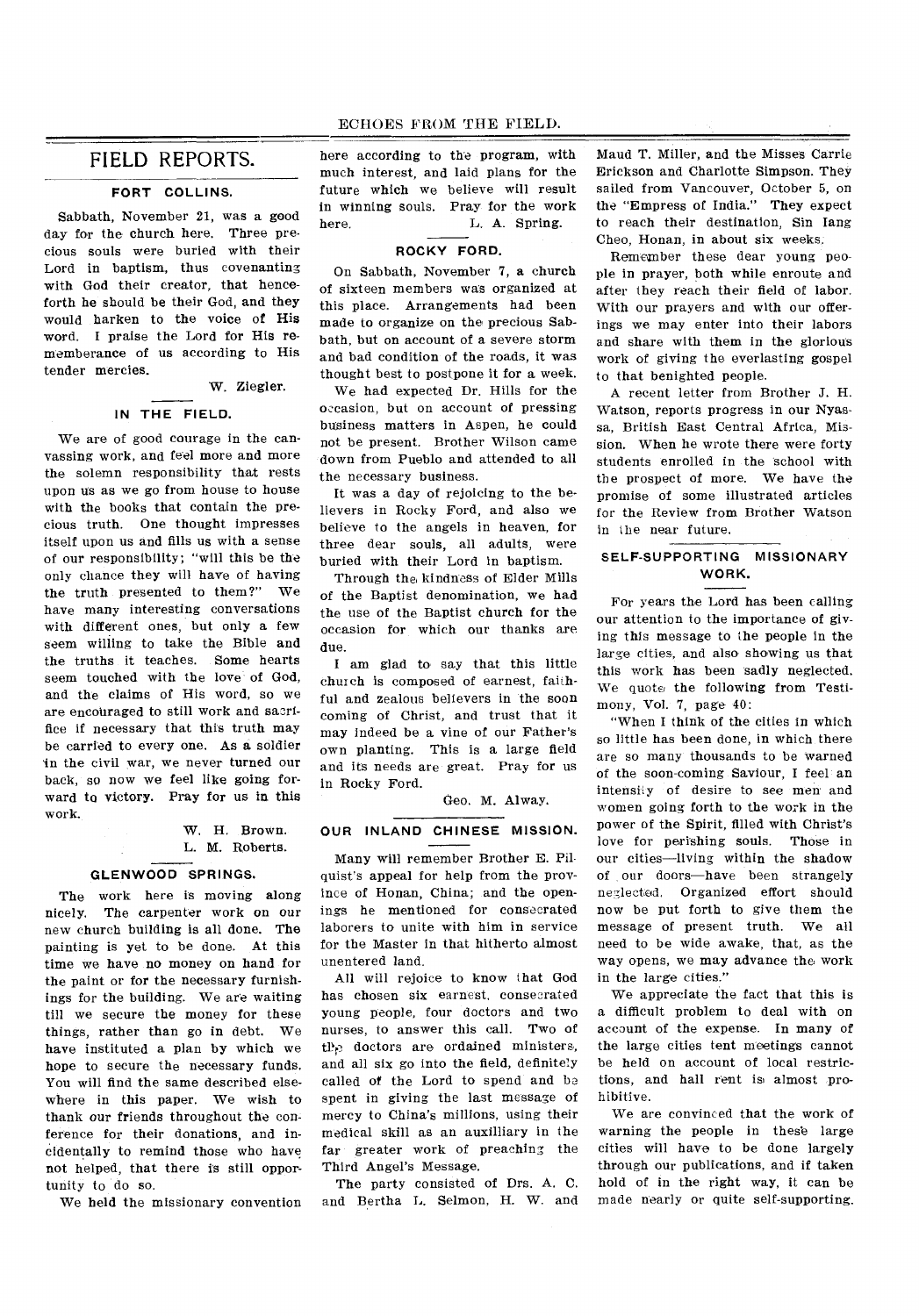#### ECHOES FROM THE FIELD.

Our "pioneer paper," the Signs of the Times, can be used as an entering wedge. The special number on the subject of Capital and Labor will be a splendid one to begin with. Then let this be followed by the sale of the regular issues, securing subscriptions, and selling small books, tracts and pamphlets. We have these covering almost every phase of the Message.

Brother George A. King has been engaged in this work in New York City for many years. We quote the following from a letter recently received from him:

"I think the time has come when we can work faster with the Message by using the Signs of the Times as a pioneer for the book work as well as for Bible work and ministerial work. I have been working for several years on the difficult problems of reaching the people with books in these large Eastern cities. We have sold many thousands of dollars' worth of books and have done a good work, but I think it is clear now that for the future the Signs or some other paper will have to play an important part in our work here."

As to the value of our periodicals, and especially the Signs of the Times, in this work, the following extracts from the Testimonies are right to the point:

"Our missionary paper, the Signs of the Times, is doing its work everywhere, and is opening the way for the truth to be more fully presented."

"Our brethren do not all see and realize the importance of this paper; if they did, they would feel greater personal interest to make it intensely interesting, and then to circulate it everywhere."

"This silent preacher, the Signs, enriched with precious matter, should go forth on the wings of prayer, mingled with faith, that it may do its appointed work in shedding the light of truth upon those who are in the darkness of error."

"It is a fact that the circulation of our papers is doing even a greater work than the living preacher can do."

It is the purpose of the publishers to make the Signs of the Times all that its name implies by calling attention to current events and showing what they mean in the light of prophecy. The subject of Capital and Labor cannot be exhausted in one number, and this question will be discussed in future issues. Then there will be articles covering every phase of the message, presented in such a way as not to create prejudice, thus making the Signs truly a "Pioneer Paper."

The harvest truly is great, but the laborers are few. Are there not those who will volunteer to take hold of this work in the large cities?

There is no excuse for our existence as a people, if we do not push this grand truth to the front in all parts of the world.

# NOTES AND ITEMS.

Brother W. F. Hills and wife have moved to Boulder for the winter. They are planning to take the special nurse's course at the sanitarium.

Beginning with Sunday evening, November 29, a series of special meetings will be held in the Denver church by Elder Anglebarger.

Miss Mabel Knudson has returned to her home in Denver from Battle Creek, where she had gone to take the nurse's course. Her health would not permit her to remain there.

Elder Watson has spent the past two Sabbath's with the Ft. Morgan and Wray churches. He will probably give us a report of these meetings later.

Sister S. C. Meehan, one of the old members of the Denver church, will leave for California this week to make her home in that State. May the blessing of God go with her.

Brother G. Phillips spent a few days at Ft. Collins last week in the interest of the canvassing work. Prospects are good for some new recruits from that church in the near future.

"At the Door," a booklet containing 45 impressive engravings, illustrating the fulfillment of the prophecy in Matt. 24 Mark 13, and Luke 21. Each picture is accompanied by the versa of scripture which it illustrates. Pa per binding. Price 15 and 25 cents.

Elder H. M. J. Richards passed through the city on Friday last to join his family at Loveland, for a few days. Sister Richards is caring for her mother, Sister Sylvester, who has

been quite feeble for the past few weeks. Brother Richards will assist them for a time at least.

Brother Fulton writes encouragingly of the work. There have been a number of accessions during the year, and others are awaiting baptism. He is looking forward to the time when they will be able to again take up permanent work among these people for whom they have labored so long.

It is encouraging, indeed, to note the progress that the gospel is making, for it is only an evidence of what the Lord will do when we take hold heartily to complete his work with him. We trust that the week of prayer may be a season of a special blessing. We must begin to pray and plan for it now, if this is true.

Has your subscription to **Echoes** expired, or it about to expire? If so please send in your renewal at once that you may continue to keep in close touch with all the work of our conference. Watch for the "blue cross." Send in your own name and the name of some one else who is not taking it. Price 25 cents per year.

Brother J. E. Fulton, after spending a year in Australia, where he has taught in the Avondale school, has returend to Fiji to spend the vacation. Although the health of Mrs. Fulton and himself does not yet warrant their remaining on the islands indefinitely, their short stay will be a means of strength to the work there.

Now is the time to push the sale of "Christ's Object Lessons." Many people will want good books to present to their friends for holiday presents, and there is no better book to place before them than "Object Lessons." We have not yet sold our quota, and this is the best time of the year to finish this work. Shall we not do it now?

The past two Sabbaths have been pleasant and profitable ones for the Denver church. November 14 was given to the Ingathering service, at which time the children gave a very interesting program. A good supply of fruit and vegetables, and a liberal cash offering, as well as other useful things were donated. Sabbath, November 21, the whole day was given